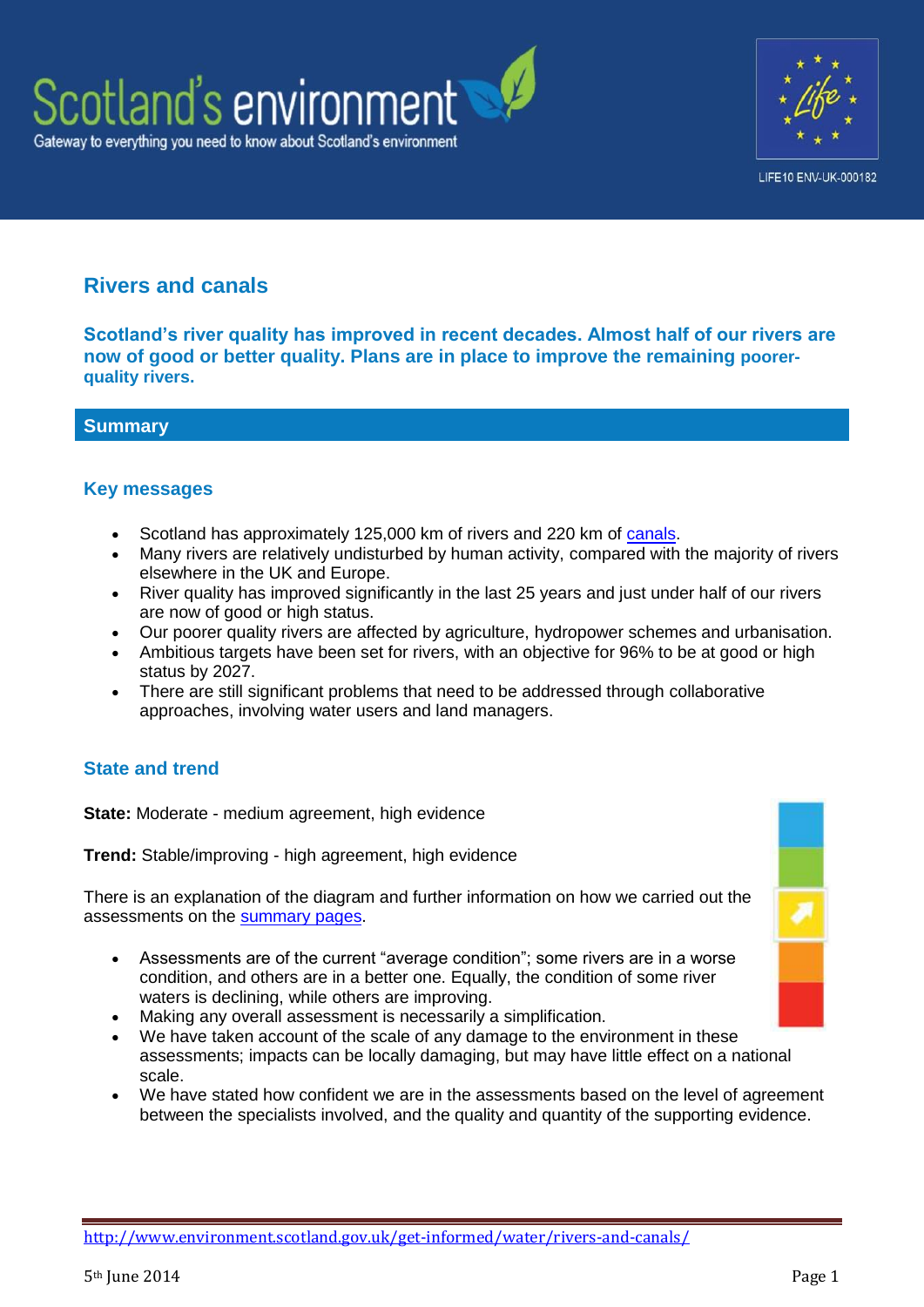



#### **Overview**

There are approximately 125,000 km of rivers in Scotland, varying from small highland burns to deep, wide lowland rivers such as the Tay. There is also a 220 km [canal network.](http://www.scottishcanals.co.uk/our-canals)

Scotland's rivers are an important part of the landscape, providing water for industry and agriculture and habitats for wildlife. Some prestigious Scottish industries, such as whisky production and fishing, benefit from the high quality of the country's rivers. Fishing for salmon and sea trout takes place in almost every river, and angling for brown trout is also widespread. It has been estimated that freshwater angling across Scotland as a whole supports around 2,800 jobs, generating nearly £50 million in wages and self-employment income for Scottish households.

The canal network was built between 1768 and 1822 and ranges from the highland Caledonian Canal to the Forth and Clyde canals in the industrial Central Belt. Canals originally provided transport routes from the coast, improving access to supplies of raw materials like coal, iron-ore, stone and agricultural produce. In recent years much of the canal network has been regenerated to preserve our industrial heritage and support tourism. One example is the Falkirk Wheel, a spectacular 35 m boat-lift that joins the Union canal to the Forth and Clyde canal.

Rivers make a major contribution to the tourism industry, as well as to the quality of life of people living in Scotland. Rivers are some of our most important recreational resources, providing places to fish, swim, canoe, watch nature or simply relax.

Rivers are also important for the dilution of waste water. With appropriate management, our river waters have the capacity to provide these important services without damaging their ecology or compromising their other uses and benefits.

Electricity, gas and water supply account for over [2.7%](http://www.scotland.gov.uk/Resource/Doc/933/0121553.xls) of Scottish gross value added (the contribution to the economy of each individual producer, industry or sector in Scotland). Hydropower contributes [19.4%](http://webarchive.nationalarchives.gov.uk/20121217150421/http:/www.decc.gov.uk/assets/decc/11/stats/publications/dukes/2307-dukes-2011-chapter-5-electricity.pdf) of the total electricity capacity of Scotland.

Water bodies with severely damaged ecological quality support few uses. They provide fewer social and economic benefits than good-quality waters, and are often visibly unpleasant, giving an impression of neglect; in some cases they even pose a risk to human health.

[Listen to our rivers and canals podcast](http://www.youtube.com/watch?v=snBv0stxDkk) by Nathan Critchlow-Watton.

#### **State**

Scotland has around 25,000 km of rivers that are monitored and assessed, more than half of which are in good condition or better. This includes most of the rivers in the Highlands and Islands, where there are fewer pressures on the environment.

<http://www.environment.scotland.gov.uk/get-informed/water/rivers-and-canals/>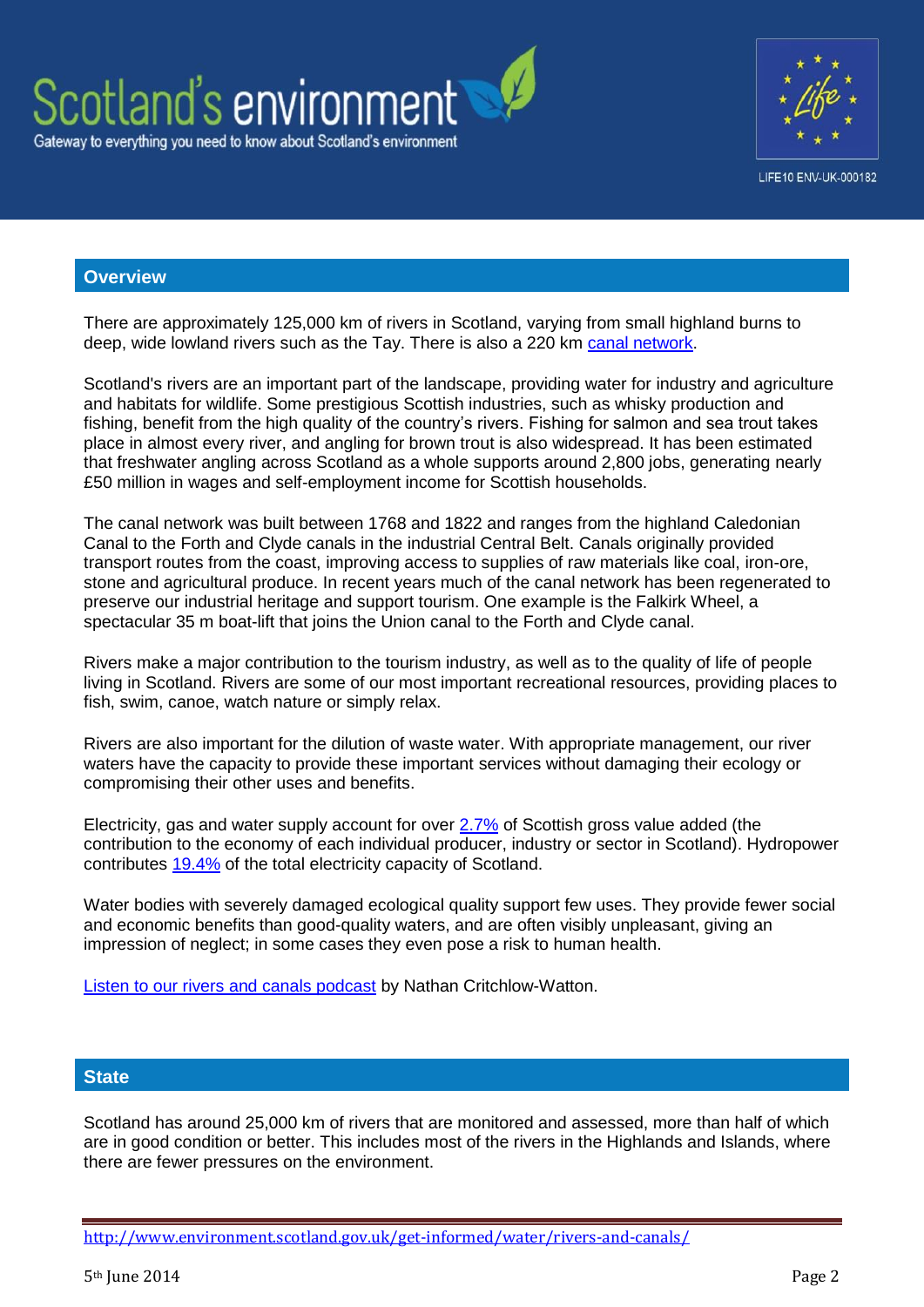





There is a decline in condition in the Central Belt, and in more intensively farmed areas.

**Figure 1**: Status of Scotland's rivers and canals, 2012 data

You can find the full classification results for each individual water body by following the link to the water body classification tool.

# **Overall status**

The Water Framework Directive (WFD) assessment applies to 25,000 km of rivers and all canals. The condition of Scotland's rivers and canals for 2012 is shown in Figures 1 and 2. To be at high or good status, rivers need to:

- be free from pollutants at levels that would harm the water, plants and animals they support;
- have minimal changes to their habitats and water flows;
- contain a certain range of plants and animals;
- not be negatively affected by invasive non-native species (INNS).

Rivers assessed as moderate, poor or bad reflect increasing impacts from human activities.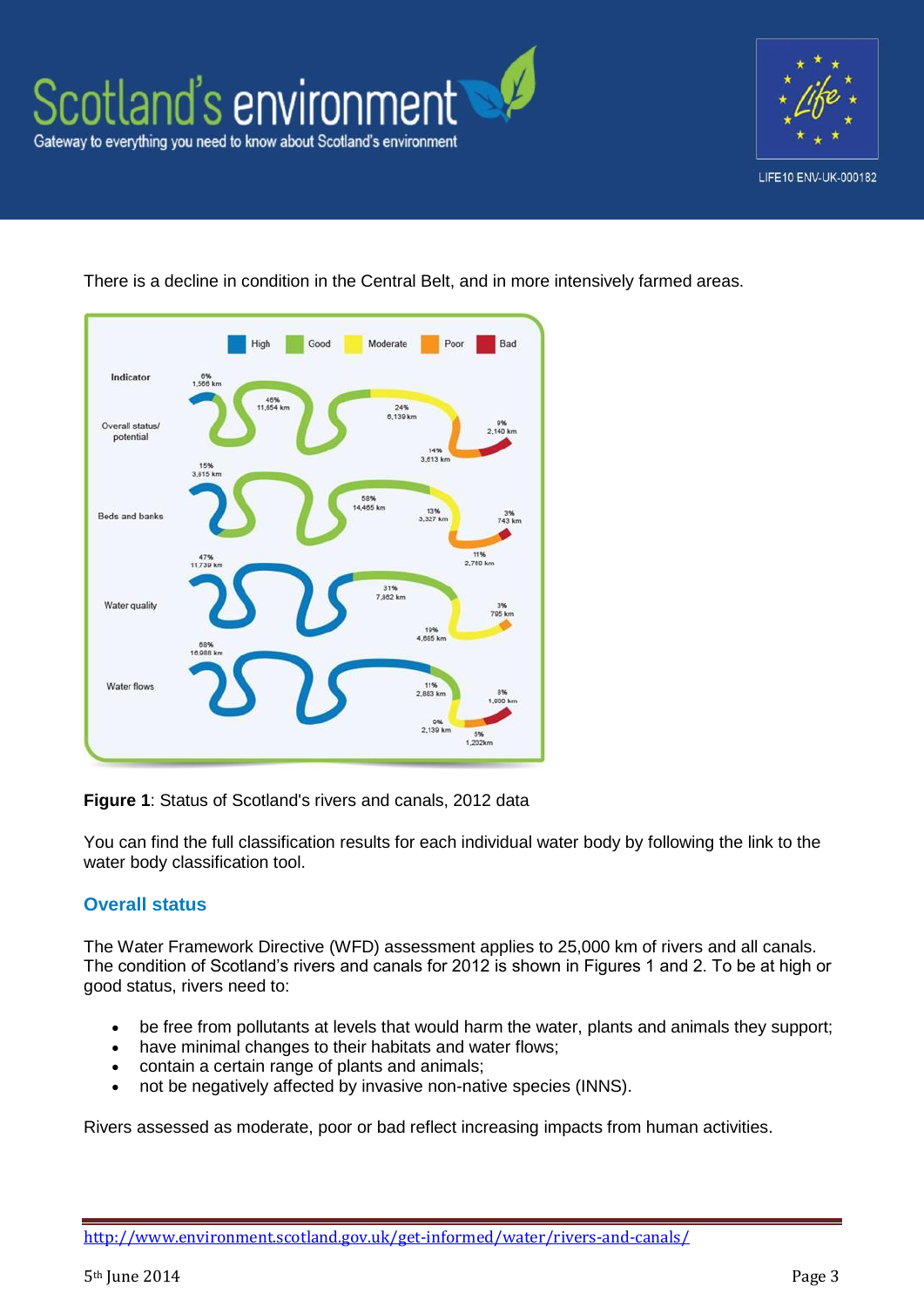



Canals and some rivers are man-made or have been significantly altered by human activity to provide an important socio-economic benefit; for example, damming a river for water supply. In these cases, the river or canal cannot meet good status, so it is assessed according to its potential. A modified or artificial river or canal is considered to have good ecological potential if it is free from pollution and managed in the best possible way to protect the environment and maintain the wider socio-economic benefits.

You can find more details about the classification scheme in the 2008 [state of the water](http://www.sepa.org.uk/water/idoc.ashx?docid=c2e7861e-4414-4ebd-9867-cfdf8d09d392&version=-1)  [environment report.](http://www.sepa.org.uk/water/idoc.ashx?docid=c2e7861e-4414-4ebd-9867-cfdf8d09d392&version=-1) The classification scheme is explained in more detail in the [policy statement](http://www.scotland.gov.uk/Publications/2010/03/02155205/4) on the [Water Environment and Water Services \(Scotland\) Act 2003.](http://www.hmso.gov.uk/legislation/scotland/acts2003/20030003.htm)

Around half of the assessed rivers and canals are at good or high status or potential.

Many of Scotland's rivers are relatively undisturbed by human activity compared with the majority of rivers elsewhere in the UK and Europe.



<http://www.environment.scotland.gov.uk/get-informed/water/rivers-and-canals/>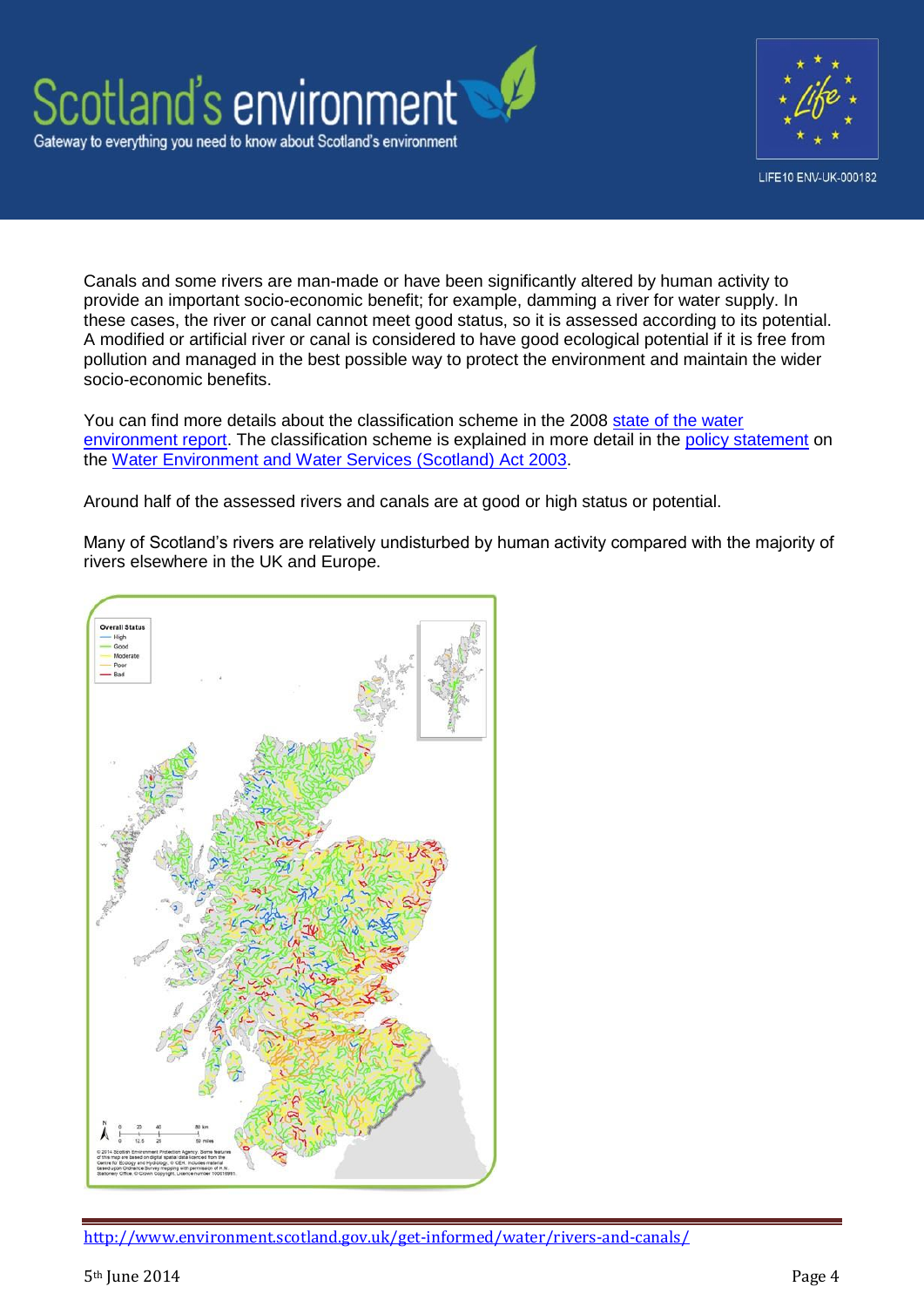



### **Figure 2**: Overall status of rivers and canals, 2012 data

### **Beds and banks**

The beds and banks of rivers and canals provide habitats that many plants and animals depend on. Some, such as rooted plants, and animals like some caddis flies, live attached to the riverbed. Other animals live among the different bed and bank habitats, using them for shelter, feeding and reproduction.

Eighty seven per cent of assessed rivers and canals were at good or high status for beds and banks in 2012 (Figure 3). Areas where the beds and banks are not in as good a condition are clustered in urban and industrial areas, such as the Central Belt, or where intensive agriculture has led to straightening and dredging rivers and removing bankside vegetation.

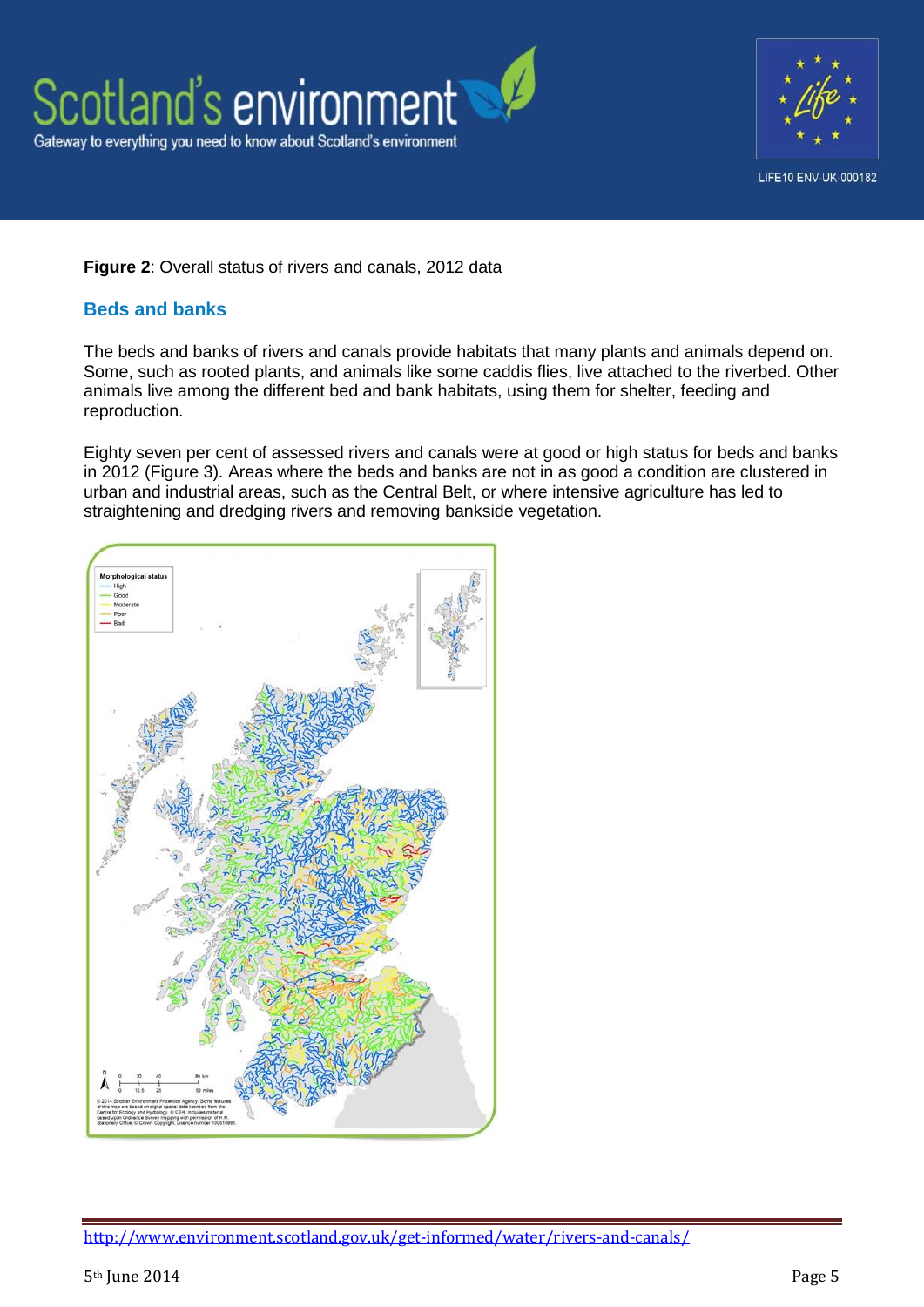



**Figure 3**: Status of the beds and banks and impact of fish barriers in rivers and canals in 2012

**Note:** The condition of the beds and banks in artificial water bodies, such as canals, is shown as good where best practice for their management is met.

### **Water quality**

Water-quality status gives a representation of the condition of a river using a combination of chemical and biological pollution indicators. The plants and animals that live in our rivers are affected by a range of pollutants, including excessive nutrients, chemicals and sediment. Excessive inputs of nutrients can accelerate the growth of algae and other water plants, which leads to oxygen being removed from the water and major changes in the balance between the plants and animals living in the river. Other pollutants can poison organisms, reduce their growth or interfere with reproduction. Some of these pollutants break down very slowly in the water environment and can build up over time in sediments and plants, and sometimes within the bodies of animals.

There has been significant progress in preventing and reducing pollution over the last few decades; under the pre-WFD scheme, between 2000 and 2006 the length of rivers in Scotland that were affected by pollution was reduced by [37%.](http://www.sepa.org.uk/science_and_research/data_and_reports/water/water_environment_review_2006.aspx)

In 2012, nearly 80% of assessed rivers and canals were at good or high status for water quality (Figure 4).



<http://www.environment.scotland.gov.uk/get-informed/water/rivers-and-canals/>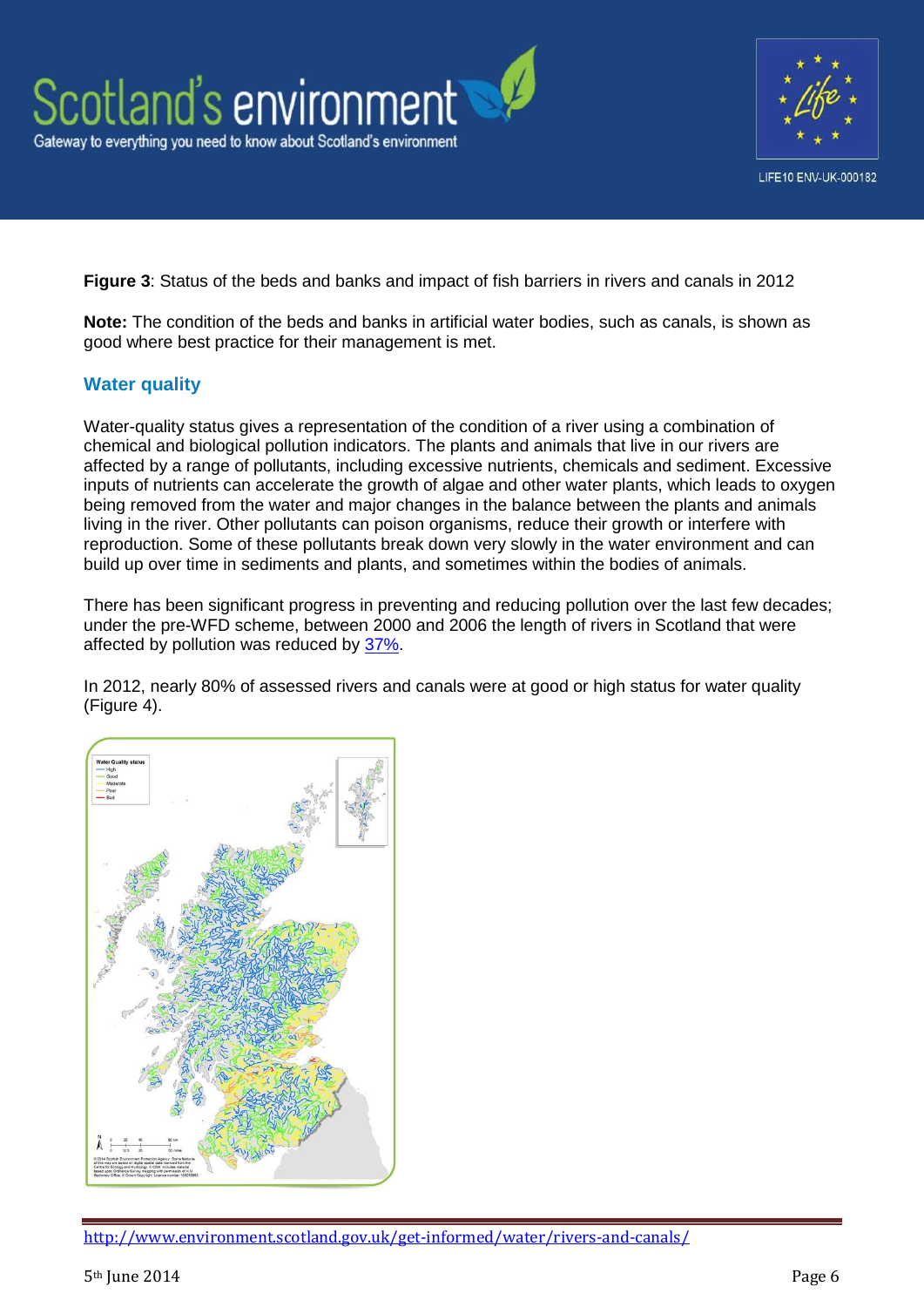

**Figure 4**: Water quality status of rivers and canals in 2012

Figure 5 shows how water quality has changed between 1991 and 2012. There has been a progressive decrease in the number of rivers and canals that are polluted or slightly polluted, and an increase in those that are unpolluted or unaffected by pollution.

The largest improvements have resulted from tighter controls over standards for waste disposed into rivers from sewage works and industrial discharges.



**Figure 5**: Improvements in water quality

### **Water flows**

River ecosystems respond to changes in water flow. Rivers must contain enough water, throughout the year, to maintain the habitats of animals and plants, and to reduce vulnerability to pollution and high summer temperatures. Variations in flow are also needed to maintain a diverse habitat for different species, and trigger the migration of fish like salmon.

Around 80% of assessed rivers and canals were at good or high status for water flows in 2012 (Figure 6). Those at less than good status are concentrated in the Central Belt, in areas of intensive agricultural irrigation and in areas of the Highlands where water flows have been altered for the generation of electricity.

Although data on flows in rivers have been collected across Scotland [for decades,](http://www.sepa.org.uk/water/river_levels/river_level_monitoring_history.aspx) the first full assessment of the state of river flows was only carried out in 2007.

<http://www.environment.scotland.gov.uk/get-informed/water/rivers-and-canals/>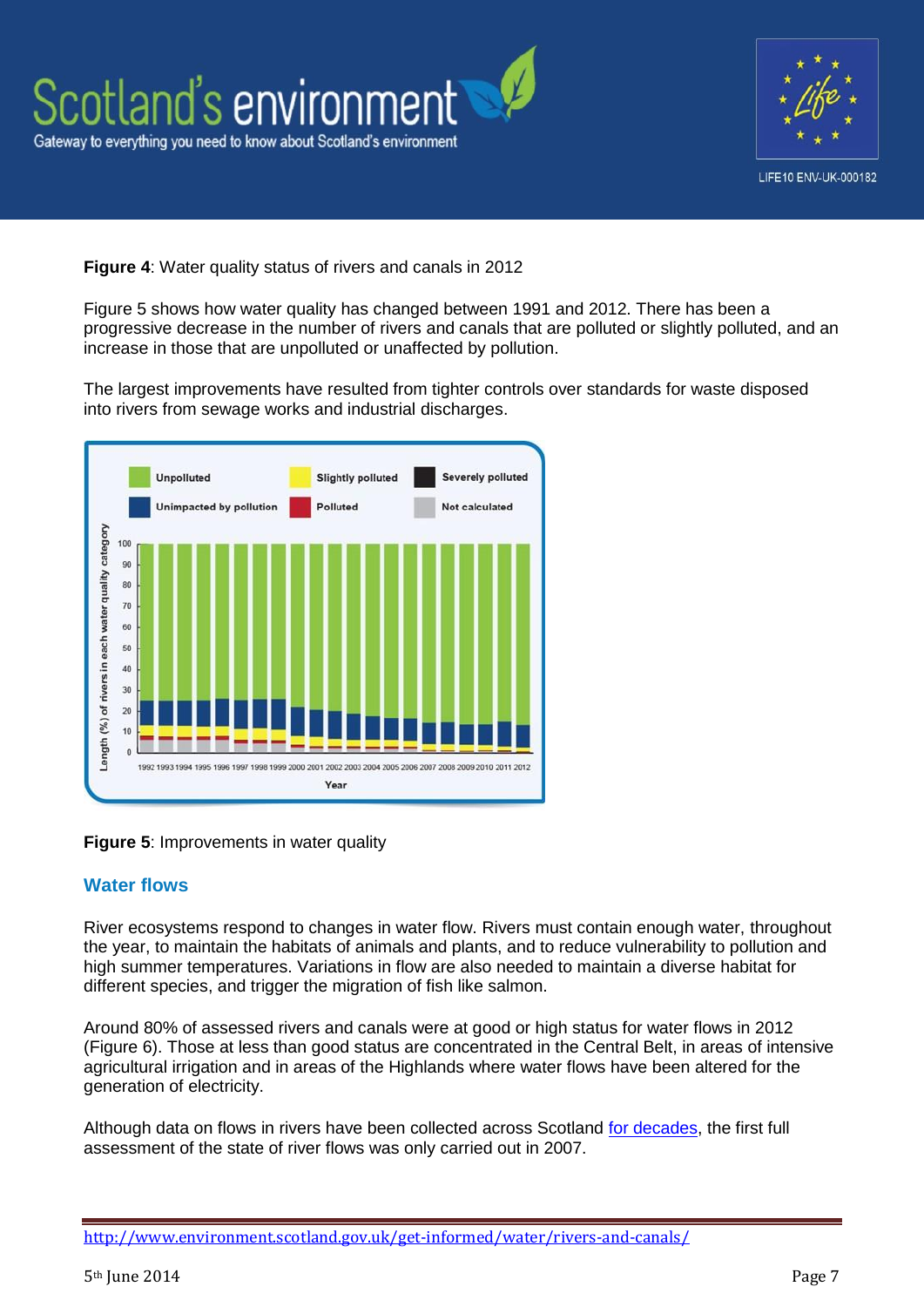



The intensification of agriculture and increasing urbanisation (with the associated run-off, flood defences and increased demand for water) during the 20th century have resulted in changes to the flows of our rivers.



**Figure 6**: Condition of water flows in rivers and canals in 2012

**Note:** The condition of water flows in artificial water bodies, such as canals, is shown as good for those water bodies that achieve good ecological potential.

<http://www.environment.scotland.gov.uk/get-informed/water/rivers-and-canals/>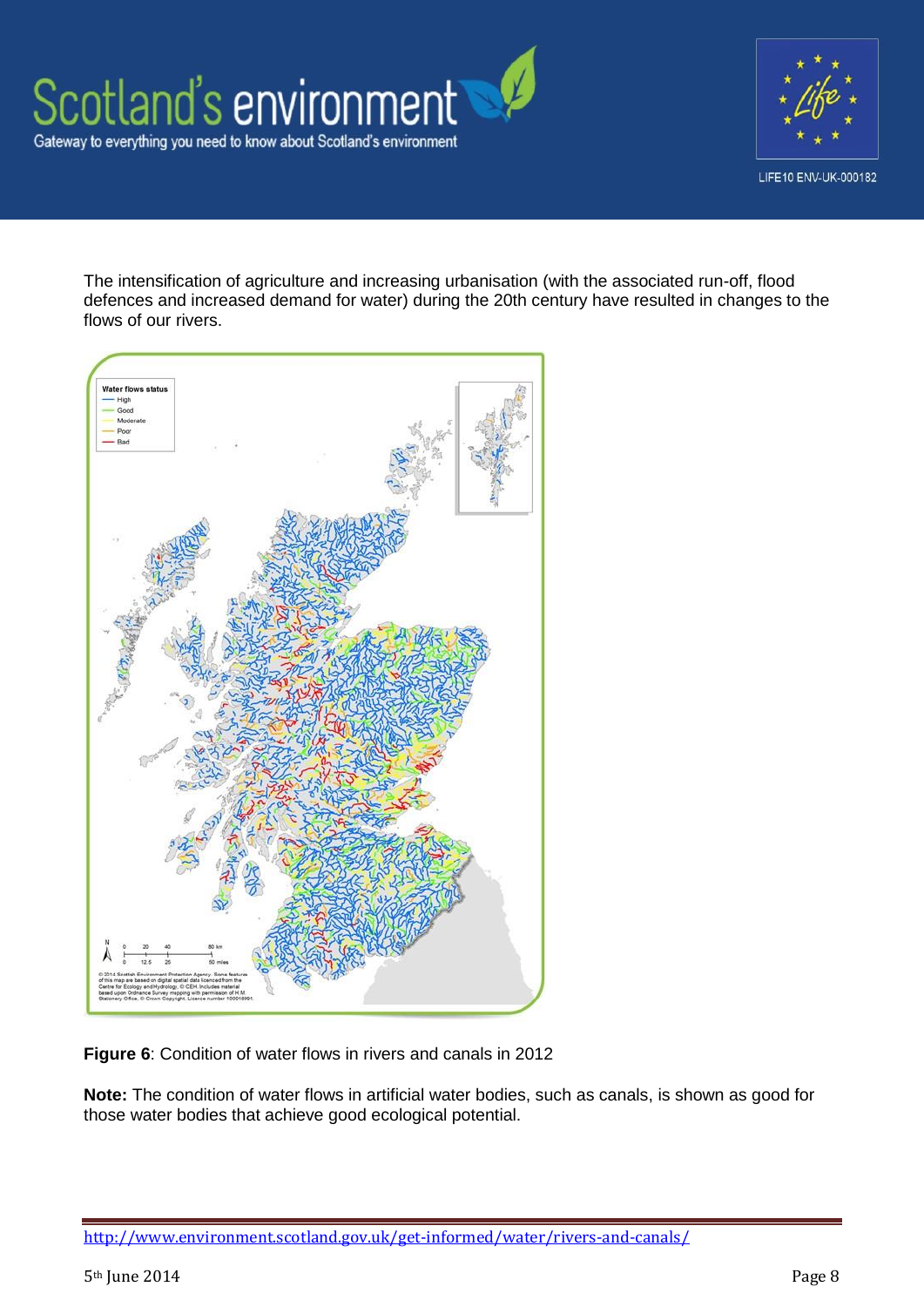



### **Invasive non-native species and wildlife**

The [wildlife of Scotland's rivers](http://www.environment.scotland.gov.uk/get-informed/water/rivers-and-lochs/) is generally in good condition. However, the ecological quality of some rivers can be affected by invasive non-native water plants or animals. Once established, they tend to thrive at the expense of our native water plants and animals.

Currently information is limited on where invasive NNS are causing problems, but in 2012, 345 km of rivers and canals were at moderate status for invasive NNS, while 570 km were at good status. The ["Current condition and challenges for the future"](http://www.sepa.org.uk/water/river_basin_planning/significant_issues.aspx) report estimated that 7% of river water bodies are at risk of failing to meeting environmental objectives because of them.

#### **Pressures affecting rivers and canals**

Scotland's rivers are affected by pressures linked to activities within Scotland and outside our borders. Diffuse pollution and habitat damage are two of the main problems we face.

The [2009 river-basin management plan](http://www.sepa.org.uk/water/river_basin_planning.aspx) summarises the main pressures currently affecting Scotland's aquatic environment. Although rivers and canals are not considered separately, it was reported that overall, the main pressures on the environment are from:

- agriculture;
- sewage disposal;
- hydropower.

#### **Agriculture**

Well-managed farms present minimal risk to rivers and canals, but poor management can lead to serious problems from diffuse pollution. Diffuse pollution arises from land-use activities across a river catchment, rather than entering the water from a pipe or discharge. The problems it causes include excessive inputs of nutrients, run-off of harmful chemicals, such as pesticides, and too much sediment. Excessive inputs of nutrients and organic matter can reduce oxygen levels in the water. which harms aquatic animals.

In the past, rivers were dredged, straightened and widened to improve the drainage of surrounding agricultural land. These activities all affect river and bankside habitats and alter the ecosystem. Habitats can be damaged by alterations to field drainage, which increases the speed at which water runs off fields into rivers. This can lead to more frequent and severe downstream flooding and water-quality problems from the accumulated pollutants. For more details about the interactions between land use and rivers, read the [soils](http://www.environment.scotland.gov.uk/get-informed/land/soils/) topic.

#### **Sewage disposal**

In the past, sewage disposal was one of the major problems facing rivers. The situation has dramatically improved, with most sewage discharges now controlled and regulated. Despite these improvements, [around 9%](http://www.sepa.org.uk/water/river_basin_planning.aspx) of rivers are still affected by sewage discharges.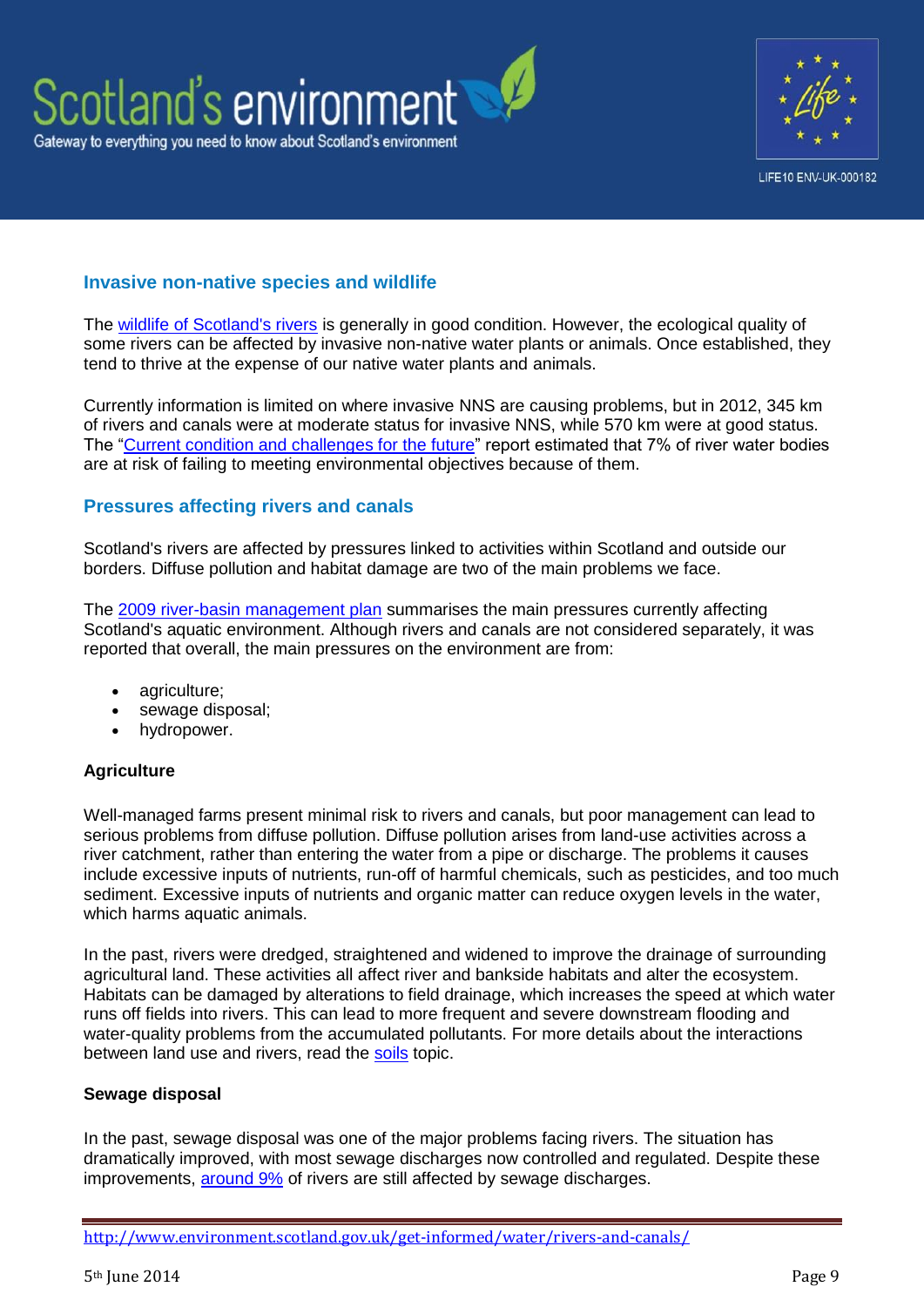



This is due to a combination of poorly managed sewage works, inputs from individual septic tanks and discharges from overflowing sewage works and combined sewage outflows (CSOs) during storms. CSOs are often located in urban areas, and the combination of overflowing CSOs and runoff from roads and car parks, which often contains hydrocarbons, litter and road salt, can be very harmful to the wildlife of urban rivers.

### **Hydropower and water supply**

Reservoirs built for water supply are often close to larger towns and cities in the south of Scotland, although there are notable exceptions such as Loch Katrine and Meggat Water. Hydropower facilities are mainly found in the uplands of Argyll. Perthshire and the Highlands. Water flows are altered by obstacles, such as weirs and dams, in rivers downstream from reservoirs and abstraction (water removal) points. These structures can affect ecosystems and species; for example, freshwater pearl mussels and migratory fish like salmon, which are prevented from spawning.

#### **Urban development**

In addition to the activities described above, increasing urban development puts significant pressures on rivers and canals in Scotland.

Urban development has involved dredging and straightening rivers, as well as reinforcing their banks to create flood defences. Building has taken place right on the edge of rivers. These activities reflect the increasing demands on land and water resources and have serious impacts on river ecology, leading to some rivers having their status downgraded. Loss of vegetation on riverbanks can also make rivers more vulnerable to pollution and erosion.

Changes to river flows have been recorded during the 20th century as a result of increasing urban development in which surfaces are 'sealed' beneath tarmac and buildings. Run-off from these surfaces can carry pollutants into rivers. It also increases the risk of flooding, because rain runs quickly from roofs and other hard surfaces into drainage systems, which lead to local rivers.

Alongside these challenges, increasing urban development also encourages the spread of invasive NNS in the form of many common garden plants sold at garden centres. If these plants are allowed to spread to wild habitats, they often thrive at the expense of native species.

#### **Climate change**

Climate change predictions suggest that we can expect milder, wetter autumns and winters and warmer, drier summers. Extreme weather is likely to become more variable and more frequent, leading to a greater risk of droughts and floods. Table 1 sets out some predicted changes and their likely effect on rivers.

<http://www.environment.scotland.gov.uk/get-informed/water/rivers-and-canals/>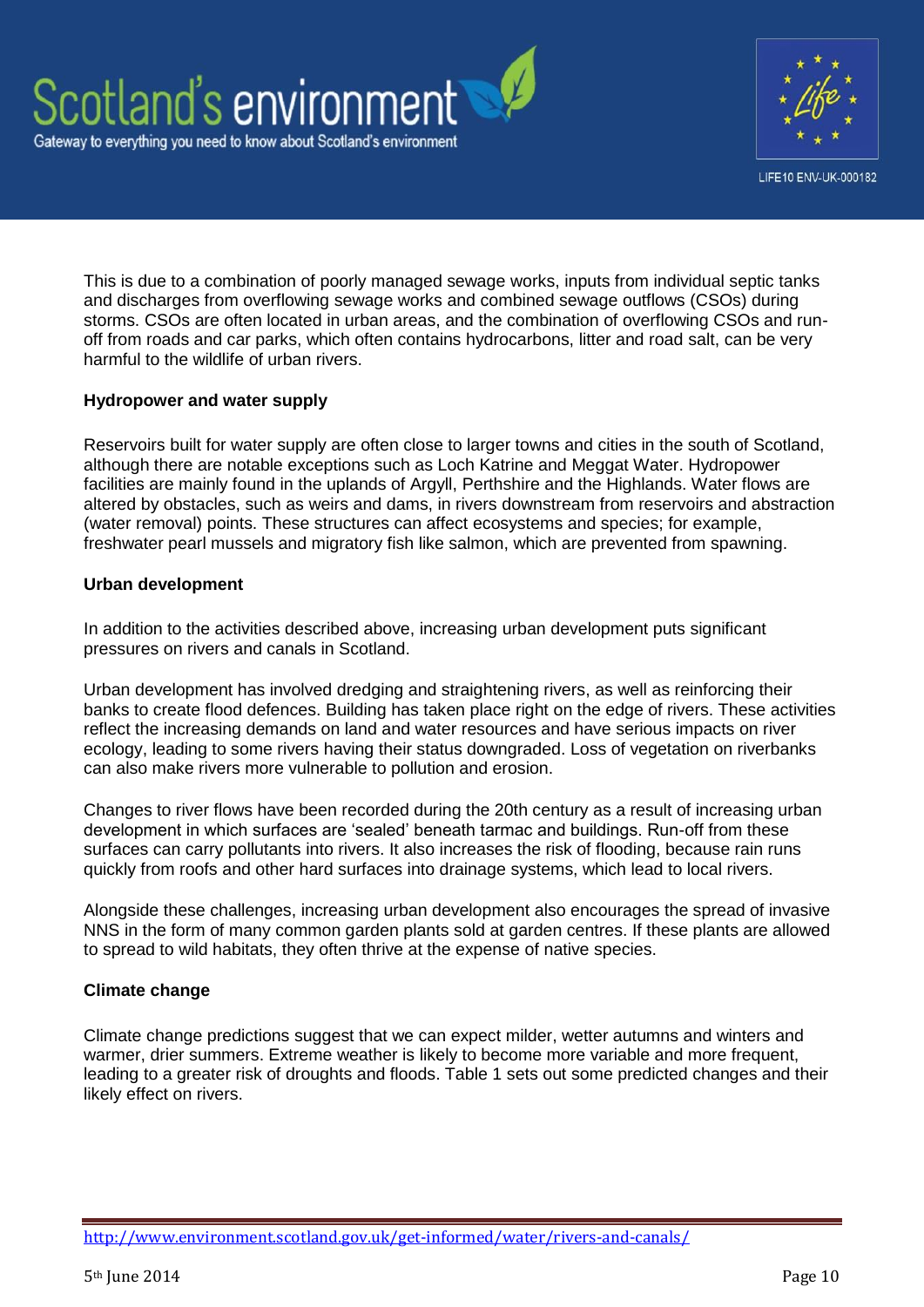

### **Table 1:** Potential impacts of climate change

| <b>Predicted change</b>                                                                       | <b>Possible outcomes</b>                                                                                                                                                                    |  |  |  |
|-----------------------------------------------------------------------------------------------|---------------------------------------------------------------------------------------------------------------------------------------------------------------------------------------------|--|--|--|
| Less overall summer rainfall                                                                  | Less water in rivers to dilute pollutants.                                                                                                                                                  |  |  |  |
|                                                                                               | Longer periods in which rivers shrink to occupy a fraction of the width<br>of their beds. This will lead to declines in the abundance of plants and<br>animals.                             |  |  |  |
| More rainfall in winter/autumn,<br>leading to higher annual river flows                       | Increased dilution.                                                                                                                                                                         |  |  |  |
|                                                                                               | Pollutants washed into the sea faster, with less time to be broken<br>down in fresh water.                                                                                                  |  |  |  |
| Higher temperatures in all seasons                                                            | Excessive and damaging growth of water plants in rivers with existing<br>nutrient problems.                                                                                                 |  |  |  |
|                                                                                               | Increased demand for water at just the time when there is less of it<br>that can be taken without reducing the ecological quality of our rivers<br>and lochs.                               |  |  |  |
|                                                                                               | Invasive NNS already pose a significant threat to the ecosystems of<br>our rivers and canals. A changed climate may tip the balance in<br>favour of some of these currently benign species. |  |  |  |
|                                                                                               | Rivers not shaded by bankside vegetation may overheat, reducing<br>oxygen levels for wildlife                                                                                               |  |  |  |
|                                                                                               | Reduced snow cover will result in changes in flow rates in spring,<br>which will alter the life-cycles of some species of wildlife.                                                         |  |  |  |
| Increased frequency of extreme<br>precipitation events (i.e. periods of<br>more intense rain) | More of the pollutants that collect on roads and urban surfaces will be<br>washed into rivers.                                                                                              |  |  |  |
|                                                                                               | Soil, nutrients and other pollutants from land washed into rivers.                                                                                                                          |  |  |  |
|                                                                                               | Increased erosion rate of storm-swollen rivers, leading to habitat<br>changes.                                                                                                              |  |  |  |
|                                                                                               | More frequent and powerful extreme events will cause sewerage<br>systems to overflow more often and lead to increased flooding of land<br>and property.                                     |  |  |  |
| Sea-level rise                                                                                | Direct loss of habitat at the mouth of the river.                                                                                                                                           |  |  |  |
|                                                                                               | Changes in base levels of rivers, which affects discharge points and<br>abstractions.                                                                                                       |  |  |  |

<http://www.environment.scotland.gov.uk/get-informed/water/rivers-and-canals/>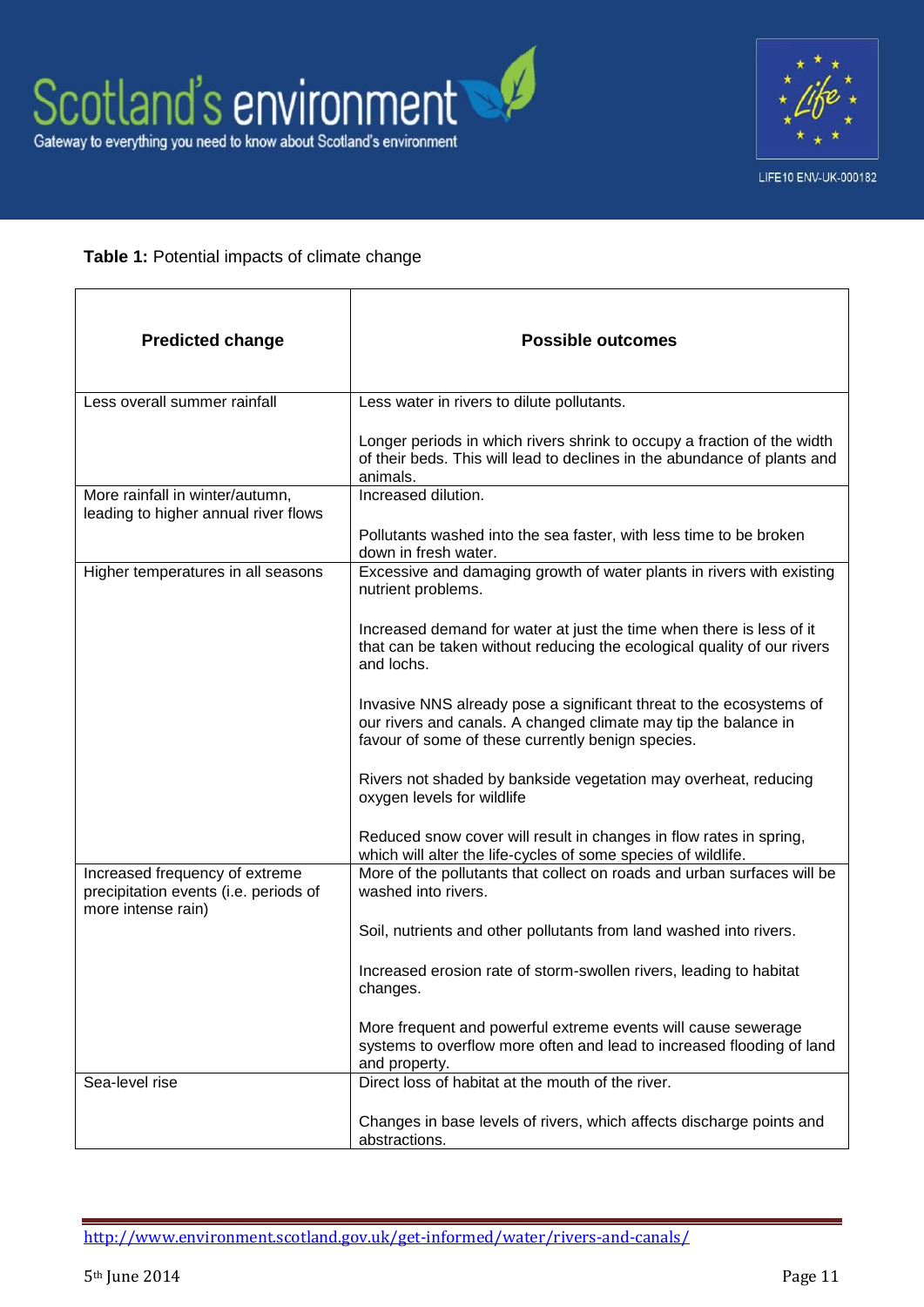



# **What is being done**

Scotland has a long track record of protecting and improving the quality of Scotland's waters through action to prevent and reduce pollution. There are ambitious targets to achieve further improvements over the coming years, and these are set out in Table 2. The ultimate aim is for 96% of our rivers to be at good or high status/potential for habitats, water quality, invasive NNS and flows by 2027.

**Table 2:** Targets for improvements to the status of rivers to be achieved through the Water Framework Directive (WFD)

| <b>Overall status/potential</b>                   |        | Target length (km) by year |        |
|---------------------------------------------------|--------|----------------------------|--------|
|                                                   | 2015   | 2021                       | 2027   |
| High                                              | 1,556  | 1,556                      | 1,556  |
| Good                                              | 12,963 | 15,384                     | 22,476 |
| Moderate                                          | 6,175  | 4,878                      | 698    |
| Poor                                              | 2,671  | 1,971                      | 247    |
| <b>Bad</b>                                        | 1,733  | 1,309                      | 121    |
| <b>Total</b>                                      | 25,098 | 25,098                     | 25,098 |
| Proportion of total at good or high status<br>(%) | 58     | 67                         | 96     |

The scope of WFD improvements are far greater than any previous initiatives, and can be addressed under two broad themes.

# **Policy and legislation**

The European Water Framework Directive provides a framework for protecting and improving the condition of the water environment across Europe, through the development of River Basin Management Plans (RBMPs). In Scotland we are implementing the WFD through the Water Environment and Water Services (Scotland) Act 2003, which makes SEPA responsible for coordinating the development of the RBMPs, working in partnership with many sectors, public bodies and non-governmental organisations, These same sectors and organisations are responsible for the successful implementation of the plans, by developing partnership initiatives, and delivering public investment programmes and responsibilities.

Any new activities likely to have an adverse impact on the water environment are controlled under the Water Environment (Controlled Activities) (Scotland) Regulations 2011, known as 'CAR'.

<http://www.environment.scotland.gov.uk/get-informed/water/rivers-and-canals/>